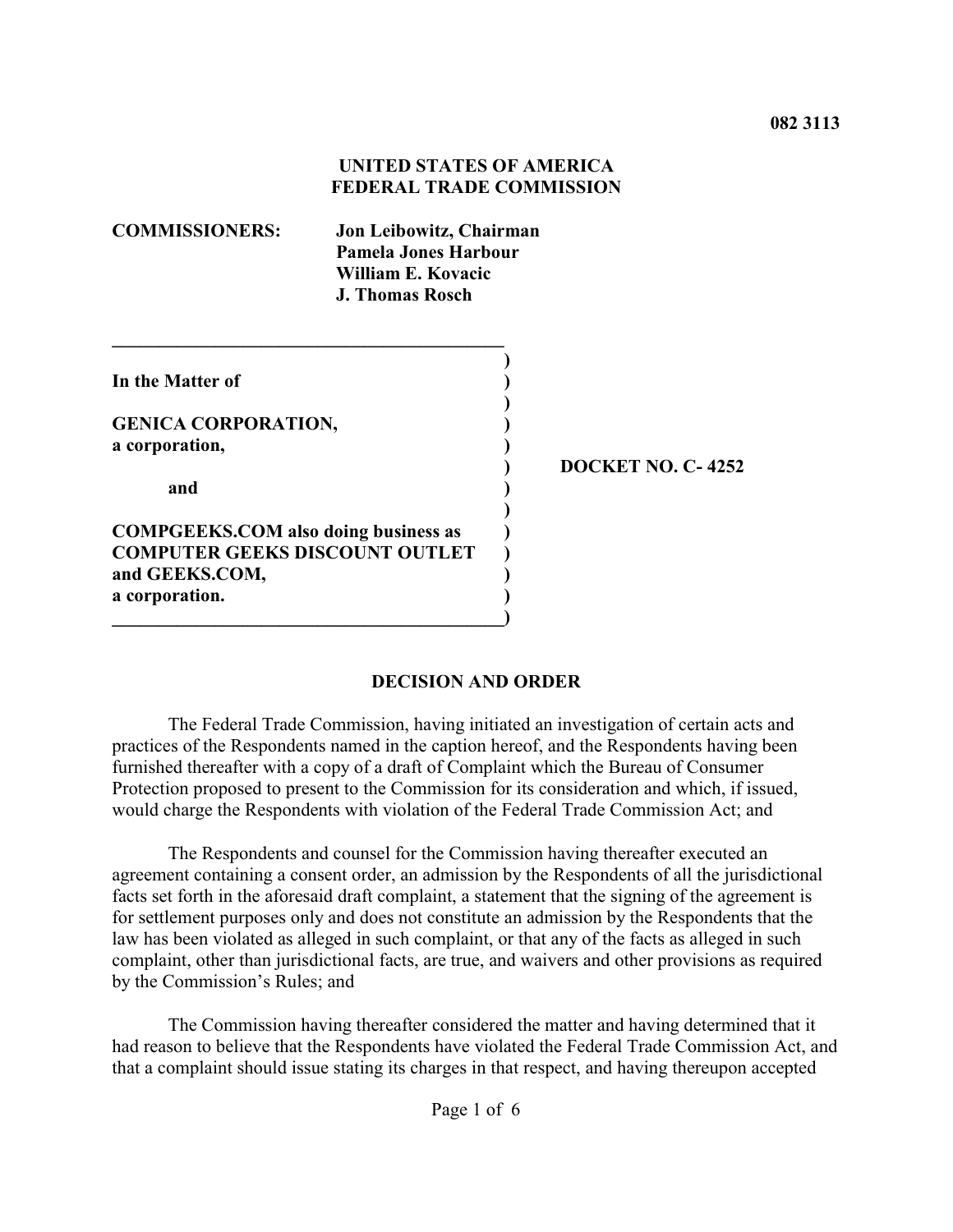the executed consent agreement and placed such agreement on the public record for a period of thirty (30) days for the receipt and consideration of public comments, now in further conformity with the procedure prescribed in Section 2.34 of its Rules, 16 C.F.R. § 2.34, the Commission hereby issues its complaint, makes the following jurisdictional findings, and enters the following order:

- 1. Respondent Genica Corporation ("Genica") is a Delaware corporation with its principal office or place of business at 1890 Ord Way, Oceanside, California 92056.
- 2. Respondent Compgeeks.com also doing business as Computer Geeks Discount Outlet and Geeks.com ("Compgeeks.com") is a California corporation with its principal office or place of business at 1890 Ord Way, Oceanside, California 92056. Compgeeks.com is a wholly-owned subsidiary of Genica.
- 3. The Federal Trade Commission has jurisdiction of the subject matter of this proceeding and of the Respondents, and the proceeding is in the public interest.

# **ORDER**

# **DEFINITIONS**

For purposes of this Order, the following definitions shall apply:

- 1. "Personally identifiable information" or "personal information" shall mean individually identifiable information from or about an individual consumer including, but not limited to: (a) a first and last name; (b) a home or other physical address, including street name and name of city or town; (c) an email address or other online contact information, such as an instant messaging user identifier or a screen name; (d) a telephone number; (e) a Social Security number; (f) a driver's license or other state-issued identification number; (g) credit or debit card information, including card number, expiration date, and security code; (h) a persistent identifier, such as a customer number held in a "cookie" or processor serial number, that is combined with other available data that identifies an individual consumer; or (i) any information that is combined with any of (a) through (h) above.
- 2. Unless otherwise specified, "respondents" shall mean Genica, Compgeeks.com, and their subsidiaries, divisions, affiliates, successors and assigns .
- 3. "Commerce" shall mean as defined in Section 4 of the Federal Trade Commission Act, 15 U.S.C. § 44.

I.

**IT IS ORDERED** that respondents and their officers, agents, representatives, and employees, directly or through any corporation, subsidiary, division, website, or other device, in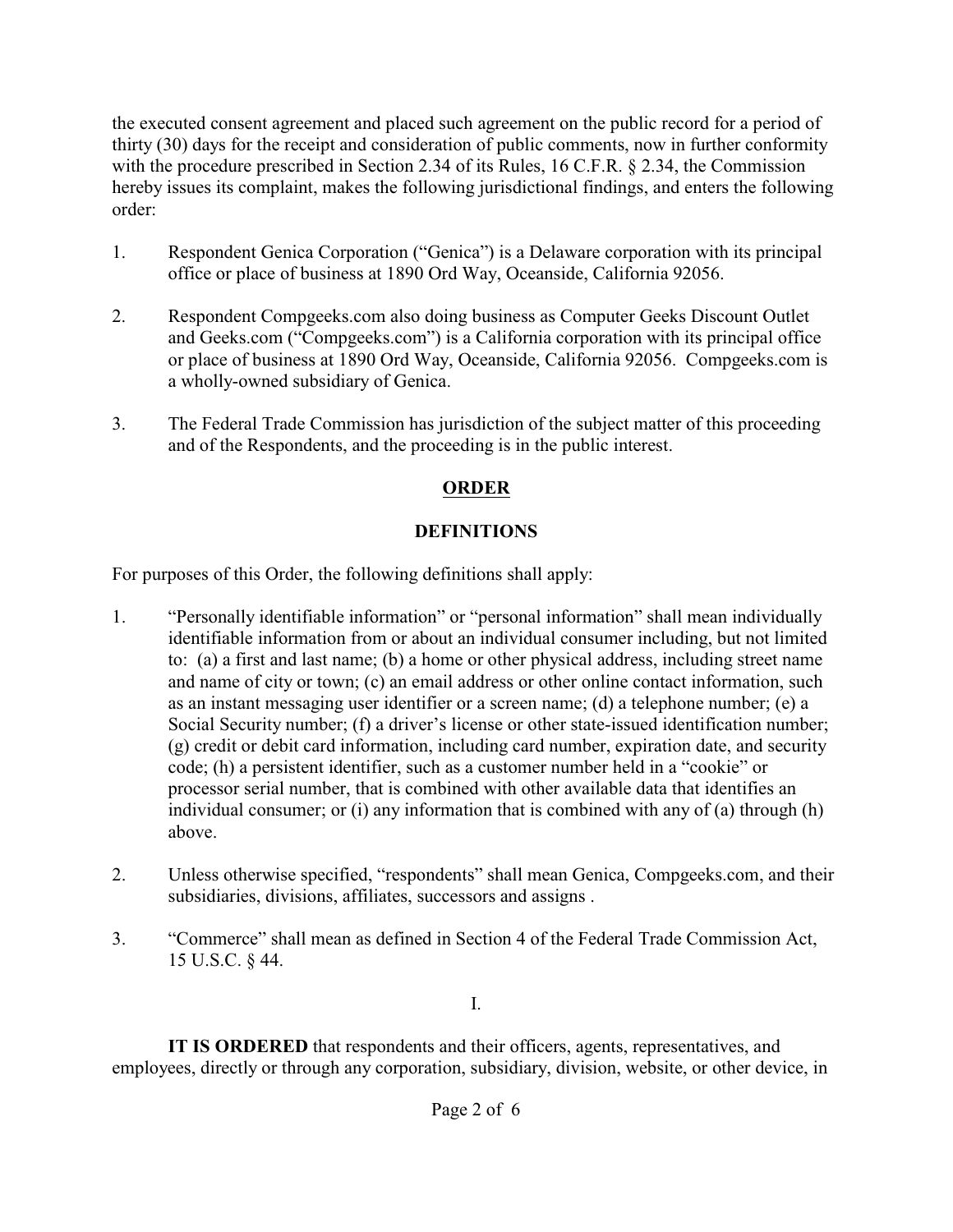connection with the advertising, marketing, promotion, offering for sale, or sale of any product or service, in or affecting commerce, shall not misrepresent in any manner, expressly or by implication, the extent to which respondents maintain and protect the privacy, confidentiality, or integrity of any personal information collected from or about consumers.

II.

**IT IS FURTHER ORDERED** that respondents and their officers, agents, representatives, and employees, directly or through any corporation, subsidiary, division, website, or other device, shall, no later than the date of service of this order, establish and implement, and thereafter maintain, a comprehensive information security program that is reasonably designed to protect the security, confidentiality, and integrity of personal information collected from or about consumers. Such program, the content and implementation of which must be fully documented in writing, shall contain administrative, technical, and physical safeguards appropriate to respondents' size and complexity, the nature and scope of respondents' activities, and the sensitivity of the personal information collected from or about consumers, including:

- A. the designation of an employee or employees to coordinate and be accountable for the information security program;
- B. the identification of material internal and external risks to the security, confidentiality, and integrity of personal information that could result in the unauthorized disclosure, misuse, loss, alteration, destruction, or other compromise of such information, and assessment of the sufficiency of any safeguards in place to control these risks. At a minimum, this risk assessment should include consideration of risks in each area of relevant operation, including, but not limited to, (1) employee training and management, (2) information systems, including network and software design, information processing, storage, transmission, and disposal, and (3) prevention, detection, and response to attacks, intrusions, or other systems failure;
- C. the design and implementation of reasonable safeguards to control the risks identified through risk assessment, and regular testing or monitoring of the effectiveness of the safeguards' key controls, systems, and procedures;
- D. the development and use of reasonable steps to retain service providers capable of appropriately safeguarding personal information they receive from respondents and requiring service providers by contract to implement and maintain appropriate safeguards; and
- E. the evaluation and adjustment of respondents' information security program in light of the results of the testing and monitoring required by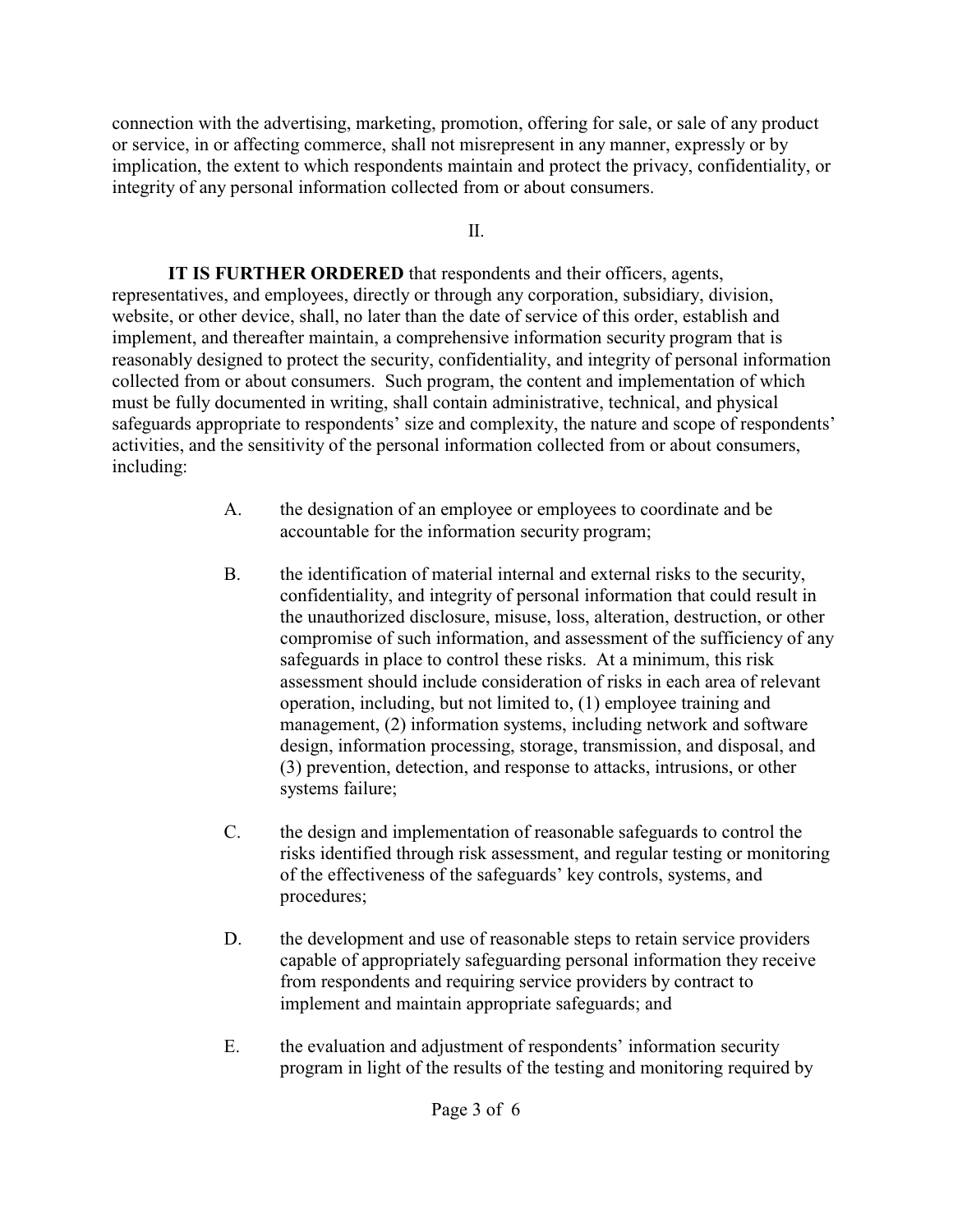subpart C, any material changes to respondents' operations or business arrangements, or any other circumstances that respondents know or have reason to know may have a material impact on the effectiveness of their information security program.

## III.

**IT IS FURTHER ORDERED** that, in connection with the online advertising, marketing, promotion, offering for sale, or sale of any product or service to consumers, in or affecting commerce, respondents, and their officers, agents, representatives, and employees, shall obtain initial and biennial assessments and reports ("Assessments") from a qualified, objective, independent third-party professional, who uses procedures and standards generally accepted in the profession. The reporting period for the Assessments shall cover: (1) the first one hundred eighty (180) days after service of the order for the initial Assessment; and (2) each two (2) year period thereafter for ten (10) years after service of the order for the biennial Assessments. Each Assessment shall:

- A. set forth the specific administrative, technical, and physical safeguards that respondents have implemented and maintained during the reporting period to comply with Part II of this order;
- B. explain how such safeguards are appropriate to respondents' size and complexity, the nature and scope of respondents' activities, and the sensitivity of the personal information collected from or about consumers;
- C. explain how the safeguards that have been implemented meet or exceed the protections required by Part II of this order; and
- D. certify that respondents' security program is operating with sufficient effectiveness to provide reasonable assurance that the security, confidentiality, and integrity of personal information is protected and has so operated throughout the reporting period.

Each Assessment shall be prepared and completed within sixty (60) days after the end of the reporting period to which the Assessment applies by: a person qualified as a Certified Information System Security Professional (CISSP) or as a Certified Information Systems Auditor (CISA); a person holding Global Information Assurance Certification (GIAC) from the SysAdmin, Audit, Network, Security (SANS) Institute; or a similarly qualified person or organization approved by the Associate Director for Enforcement, Bureau of Consumer Protection, Federal Trade Commission, Washington, D.C. 20580.

Respondents shall provide the initial Assessment to the Associate Director for Enforcement, Bureau of Consumer Protection, Federal Trade Commission, Washington, D.C. 20580, within ten (10) days after the Assessment has been prepared. All subsequent biennial Assessments shall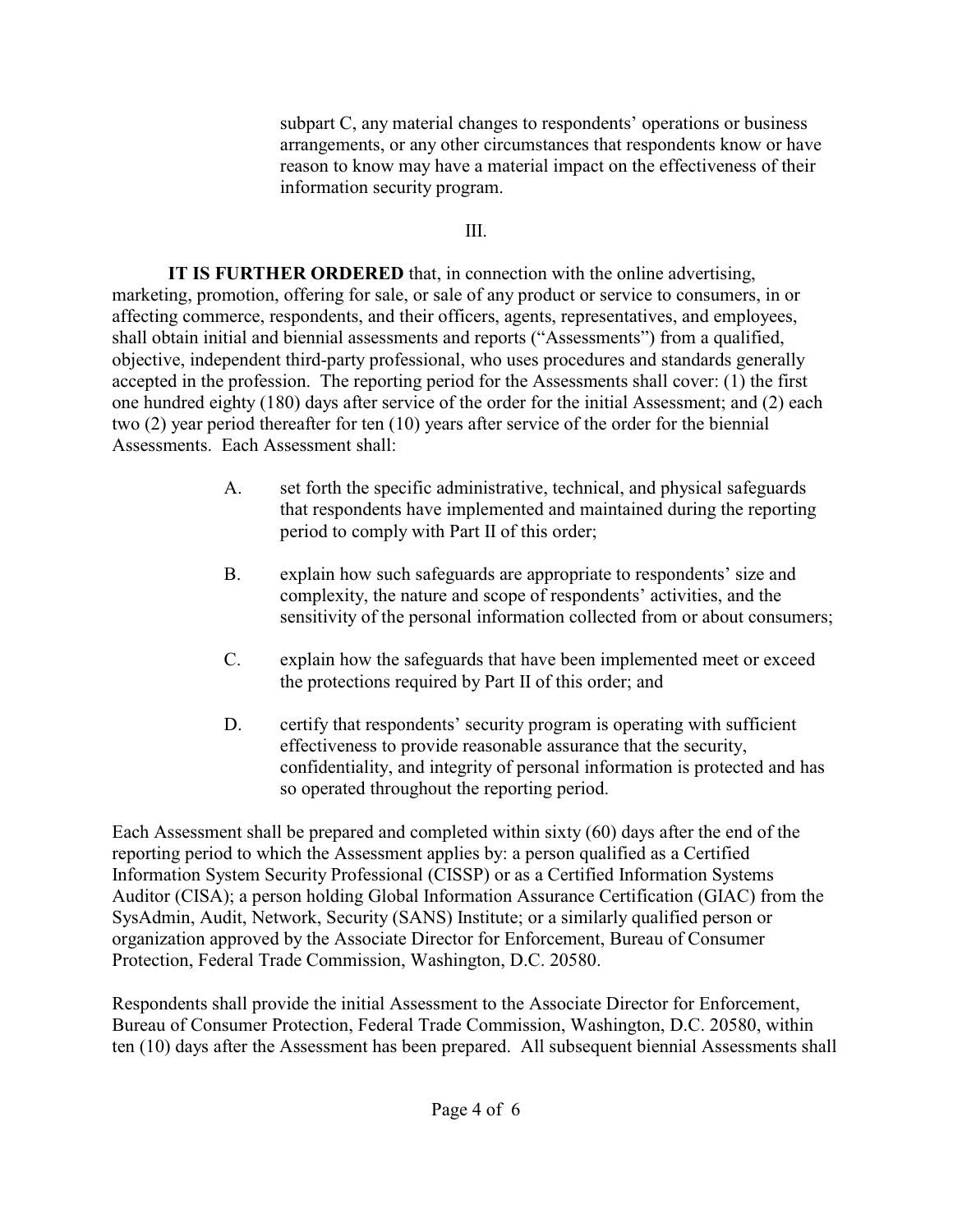be retained by respondents until the order is terminated and provided to the Associate Director of Enforcement within ten (10) days of request.

### IV.

**IT IS FURTHER ORDERED** that respondents shall maintain and upon request make available to the Federal Trade Commission for inspection and copying, a print or electronic copy of:

- A. for a period of three (3) years after the date of preparation of each Assessment required under Part III of this order, all materials relied upon to prepare the Assessment, whether prepared by or on behalf of the respondents, including but not limited to all plans, reports, studies, reviews, audits, audit trails, policies, training materials, and assessments, and any other materials relating to respondents' compliance with Parts II and III of this order, for the compliance period covered by such Assessment;
- B. unless covered by IV.A, for a period of five (5) years from the date of preparation or dissemination, whichever is later, all other documents relating to compliance with this order, including but not limited to:
	- 1. all advertisements and promotional materials containing any representations covered by this order, with all materials relied upon in disseminating the representation; and
	- 2. any documents, whether prepared by or on behalf of respondents, that call into question respondents' compliance with this order.

## V.

**IT IS FURTHER ORDERED** that respondents shall deliver a copy of this order to all current and future principals, officers, directors, and managers, and to all current and future employees, agents, and representatives having responsibilities relating to the subject matter of this order. Respondents shall deliver this order to such current personnel within thirty (30) days after service of this order, and to such future personnel within thirty (30) days after the person assumes such position or responsibilities.

## VI.

**IT IS FURTHER ORDERED** that respondents shall notify the Commission at least thirty (30) days prior to any change in the corporation(s) that may affect compliance obligations arising under this order, including, but not limited to: a dissolution, assignment, sale, merger, or other action that would result in the emergence of a successor corporation; the creation or dissolution of a subsidiary, parent, or affiliate that engages in any acts or practices subject to this